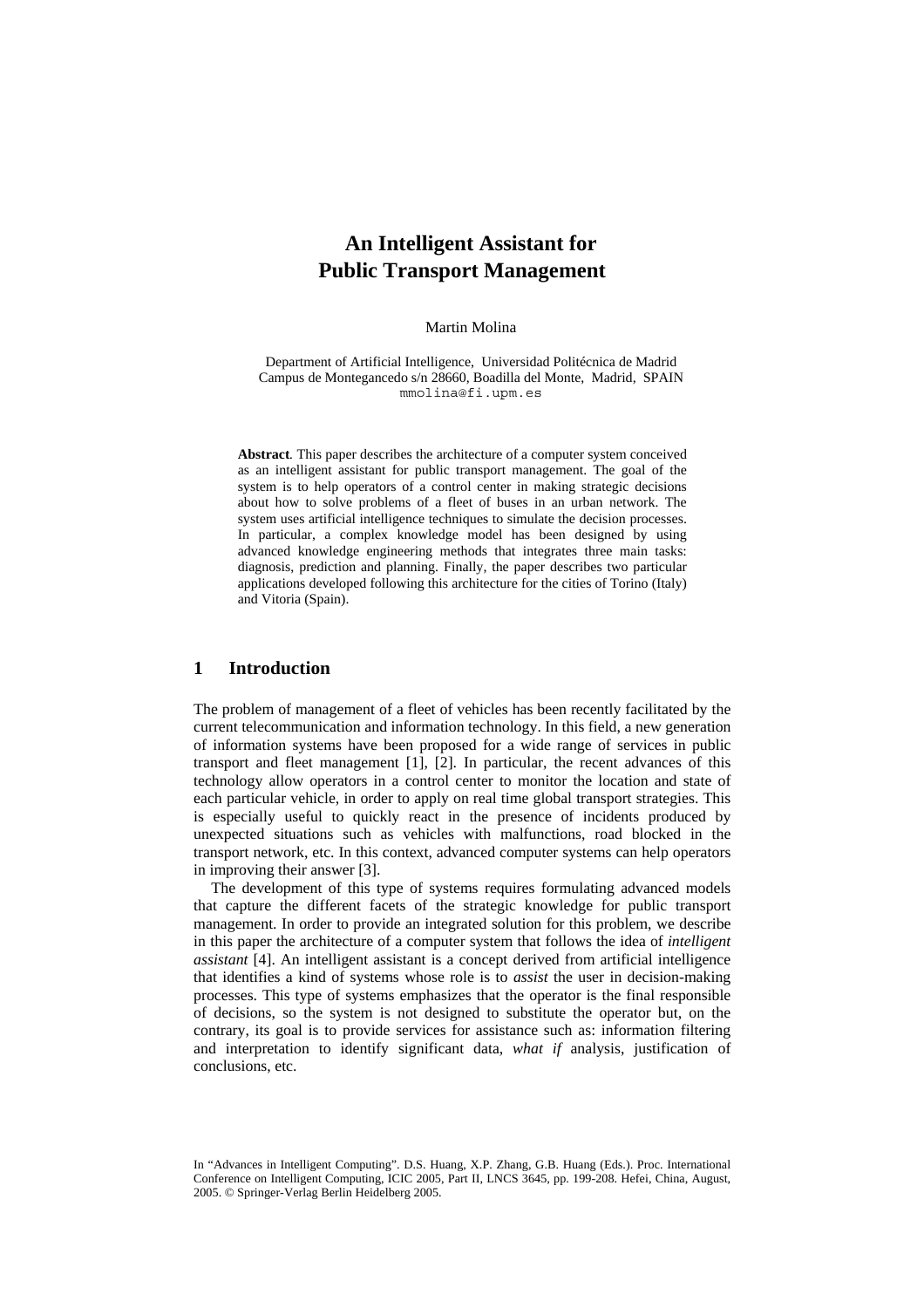According to this, the paper describes first the problem of public transport management corresponding to a fleet of buses of a urban network, identifying the main tasks to be provided: diagnosis, prediction and planning. Then, the paper describes the knowledge model designed to support these tasks, showing the selected knowledge-based methods for this purpose. Finally, the paper describes two of the applications developed following this approach. The first one was developed for the city of Torino (Italy) in the context of an international European Project (funded by the European Comission within the Telematics Applications Programme). The second application was developed in a national project in Spain for the public transport managemen in the city of Vitoria.



**Fig. 1.** Basic control scenario in public transport management.

## **2 The Problem of Public Transport Management**

A typical public transport management scenario is composed of a fleet of buses that in real time send information about their location and state to a control center (figure 1). The goal of the public transport operators at the control center is to give to the passengers an adequate service in order to: (1) guarantee as much as possible the normal service according to the initial planning, (2) respect the timetable of drivers, (3) guarantee the security of the service, and (3) avoid discomfort of passengers and drivers.

The information available every minute in the control center about every vehicle includes: location, previous and next vehicles, actual headway/delay measure and its trend, etc. Other information are alarms (overloaded vehicle, broken vehicle, vehicle in traffic-jam, lack or relief driver, etc.), in-line drivers, current timetables, depots state, etc. In a typical decision scenario of this type of control centers, operators perform three basic tasks: diagnosis, prediction and planning.

The *diagnosis* task is oriented to identify the presence of abnormal situations based on the received information in real time about the location and state of the vehicles. An abnormal situation in this context is a situation where the planned service is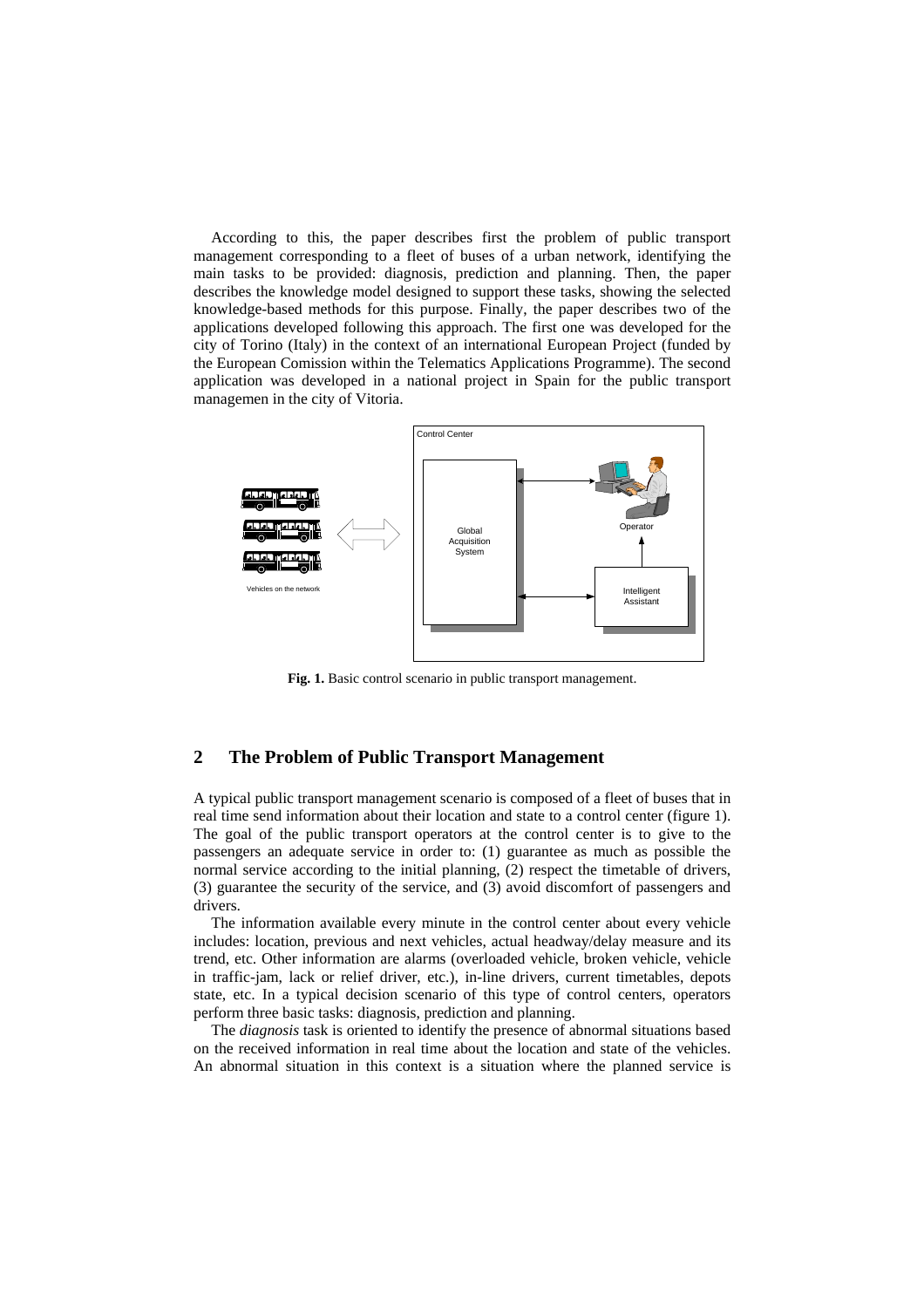altered due to a set of possible causes. These situations have different degrees of severity that go from a slight delay of a single vehicle to a severe disruption of the service due to a blockade of the line or a malfunction of one vehicle. In general, abnormal situations include different types of problems for each line such as deviations of vehicles from their scheduled services (slight or severe), service disruption, unreachable relief point, slight or severe malfunction of a vehicle, blockade of the line, etc.

The goal of the *prediction* task is to estimate the future impact of the detected problems. For this purpose, operators can estimate the number of passengers affected and the average delay assumed for the next period of time. This is performed using knowledge about the historical demand of the lines and knowledge about the behavior of the vehicles (e.g., average travel times between stops).

Finally, the goal of the *planning* task is to find appropriate actions according to the detected problems that should be taken in order to improve the transport service. These actions in general need to be performed in a particular order and they can cover more than one bus line. In particular, some of the types of basic actions are: (1) *skipping*, a bus does not take passengers during several stops, (2) *detour,* a bus takes a path that goes out of the line in order to avoid an obstacle (for example, traffic incident, constructions, etc.), (3) *limitation*, a vehicle takes the opposite direction of the line, without covering the complete path, (4) *reinforcement,* a reserve vehicle (a bus that is not performing a service in a particular line) is sent to cover an unattended area in the line with the objective of restoring the timetable of delayed vehicles, (5) *shift*, the drivers of two vehicles are exchanged to restore the right order in the duty, and (6) *rotation*, the schedule of buses is shifted one step to recover delays.

## **3 The knowledge model of the intelligent assistant**

In order to provide an appropriate level of support for public transport management, the intelligent assistant system should simulate the natural thinking process followed by operators using their strategic criteria at the same levels of abstraction. For this purpose, we applied advanced knowledge engineering techniques following a *modelbased* approach. This modeling approach considers the existence of a conceptual level, at which the knowledge is first described without considering implementation issues. Some of the recent methodologies for knowledge system development follow this model-based approach (e.g., CommonKADS [5]). These methodologies basically organize the whole knowledge using the following concepts: (1) a *task* that identifies a goal to be achieved (for instance, diagnosis or prediction), (2) a *method* indicates how a task is achieved, by describing the different reasoning steps (subtasks) by which its inputs are transformed into outputs, and (3) a *type of knowledge base* that identifies explicitly the type of domain knowledge that supports a task.

According to this, figure 2 shows a global view of the knowledge model that we designed for the public transport problem. This figure shows a hierarchy of tasks (circles) and methods (rectangles) with types of knowledge bases at the bottom (cylinders). The figure shows that the global task, *public transport management*, is divided into the three main subtasks (*diagnosis*, *prediction* and *planning*) that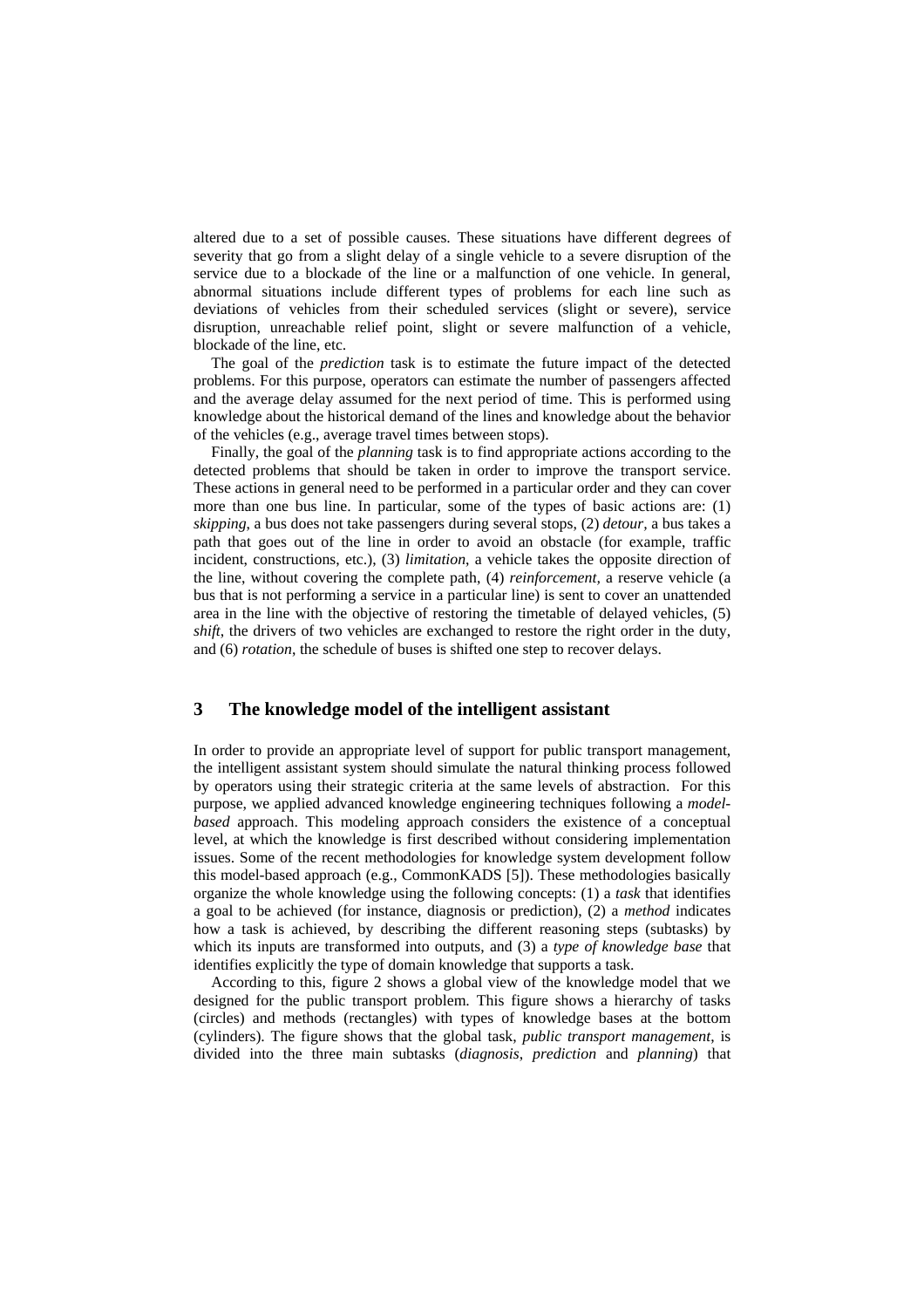correspond to the three tasks described in the previous section. The figure also shows how each subtasks is decomposed in simpler subtasks and how they are supported by different types of domain knowledge.

Thus, the goal of the first of the three main tasks, *diagnosis*, is to interpret the current situation in order to detect the presence of problems. This type of reasoning includes a qualitative interpretation of the raw information received in the control center together with a classification of the situation according to a prefixed set of types of problems. For this purpose it is useful to use an adaptation of the heuristic classification method [6], with a data-driven control regime that considers two simpler subtasks: *abstract* and *match*. The abstract subtask is a primary task whose goal is to produce qualitative values from numerical data about the state of the system. For example, this task interprets the delay (in minutes) of each vehicle producing one of three qualitative values (slight, medium or severe). The goal of the *match* subtask is to determine the type of problem that is present at each line, using a set of classes of problems. Two types of knowledge bases support the *diagnosis* task: one that includes abstraction knowledge and another one with problem types.



**Fig. 2.** Knowledge model for public transport management.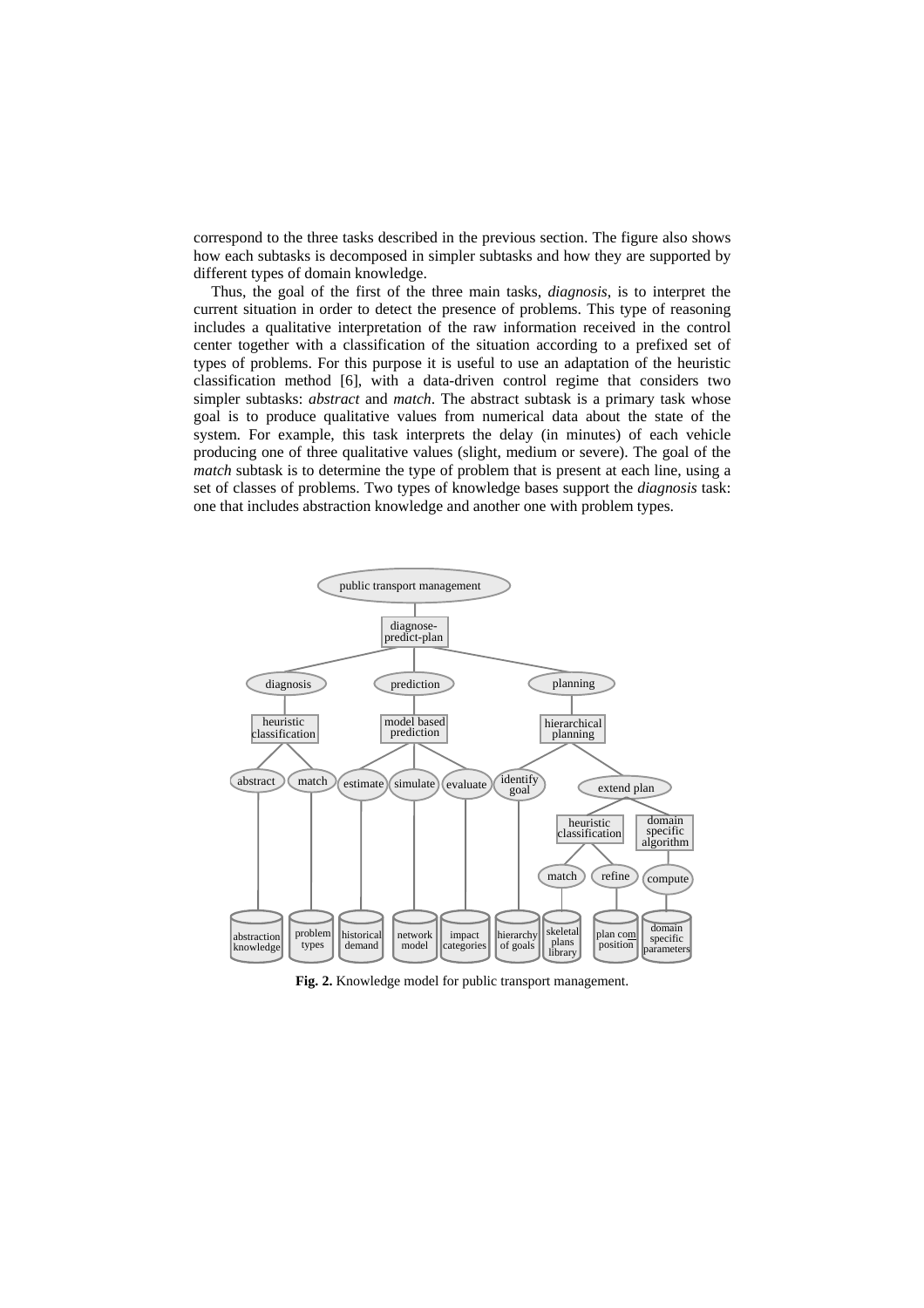On the other hand, the goal of the *prediction* task is to estimate the future impact of the problem. This prediction, estimates the total number of passengers affected by the delay together with the average delay for those passengers. This is calculated for the next *T* minutes (for instance, *T*=15 minutes). In particular, for example, this method may compute the values for the impact *I* and total number of affected persons *P*:

$$
I = \sum_{i=1}^{n} p_i \cdot e_i \qquad P = \sum_{i=1}^{n} p_i
$$

where  $p_i$  is the estimated number of persons waiting at the stop  $i$ , and  $e_i$  is the increase of waiting time due to the delay of the bus. The sum is done for the *n* stops affected in the *T* minutes. The value *I* gives a quantitative measure to compare the severity of different problems. Thus, it provides a global criterion to solve conflicts when different problems in different lines need the same resource to improve the service (e.g., a reserve vehicle). The value  $E = I/P$  expresses the average increase of waiting time.

The prediction task is divided into three subtasks: *estimate future demand*, *simulate behavior* and *evaluate impact*. The first subtask estimates the future demand by using a local knowledge base with historical demand. This includes the expected number of passengers at each stop each interval of time. The second subtask simulates the movement of delayed buses for the next *T* minutes by using a model of the bus-line (stops, distances, travel-times, etc.) and determines the affected stops. Finally, the third subtask estimates global metrics (e.g. *I* and *E*) and uses domain knowledge to interpret the severity of the situations.



SUB-PLAN: <vehicle-A15-reinforces-L5-from-S4, informs-vehicle-A33>

**Fig. 3.** Example of development of a plan by the intervention of different specialists that, by turn, refine parts of an abstract plan.

The third task, *planning*, recommends a set of control actions that may solve the detected problems. In this type of reasoning, different classes of specialized heuristic knowledge are typically used to dynamically construct the plan. For example, knowledge about alternative paths of bus lines, criteria about reserve vehicle management, specific criteria to exchange drivers, etc. In order to simulate this type of reasoning it is possible to use a method for hierarchical planning that integrates the idea of skeletal planning [7] and the concept of specialists [8]. The method is based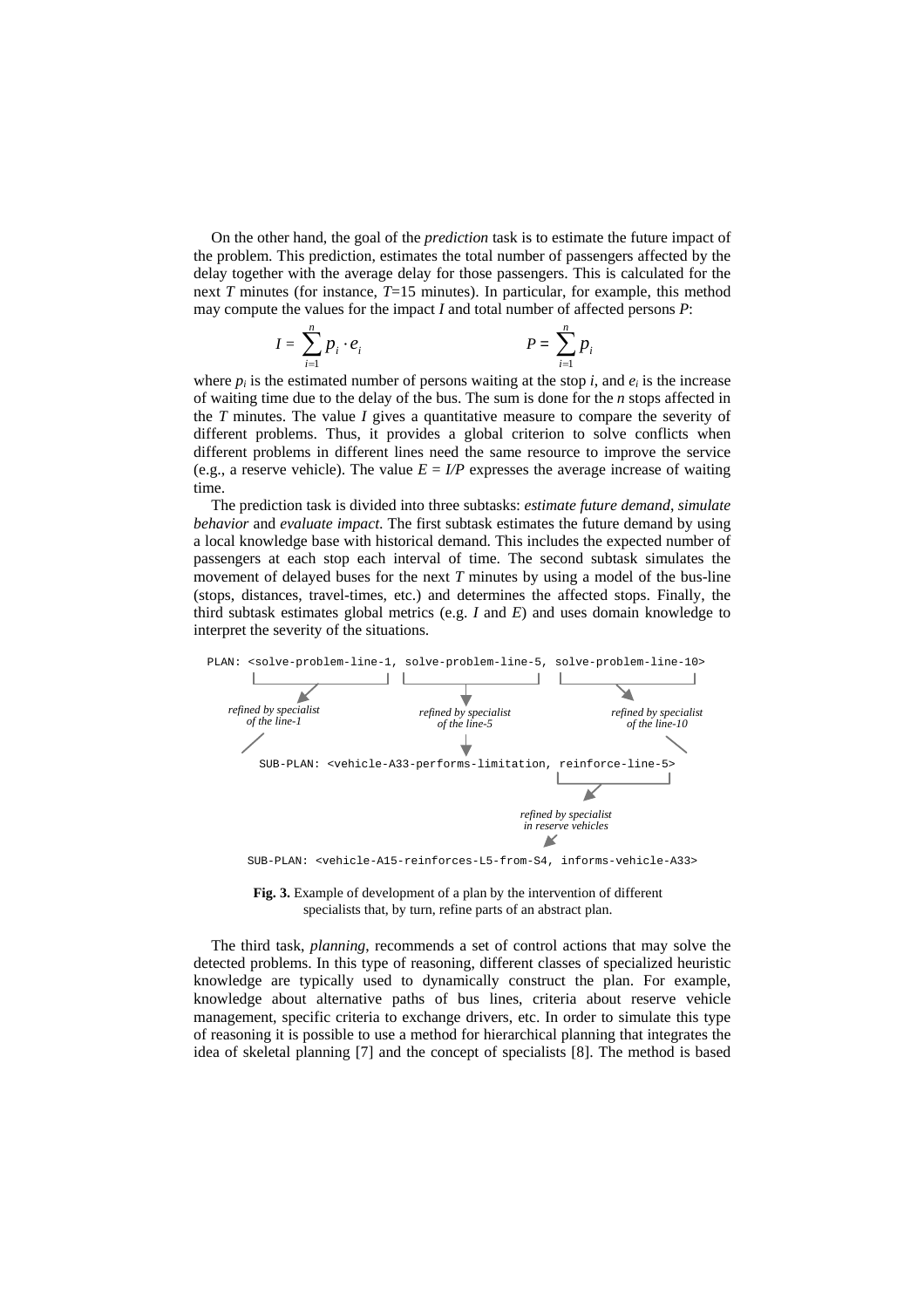on a search in a hierarchy of goals (specialists) that are knowledgeable about partial abstract plans. Each specialist is responsible of producing a partial plan to solve part of the detected problem.

Thus, the knowledge model for this case is represented by a method that divides the *planning* task into two main subtasks: *identify goal* and *extend plan*. The plan is dynamically composed during the reasoning developing a search in such a way that the first subtask identifies the next goal to reach, analyzing the current plan and using a hierarchy of goals (the hierarchy of specialists). Then, the second subtask extends the current plan with partial sub-plans. This process is repeated step by step until the complete final plan is produced. The second subtask is performed by two alternative methods (depending on the level of the hierarchy of goals): (1) one method that selects a plan using heuristic classification knowledge, and (2) another method that constructs the plan by using a domain-specific algorithm with certain parameters (in the bus transport application, there are several instances of this method, for example, the method for reserve vehicles selection).

| <b>Type of KB</b>             | <b>Representation</b>         | <b>Examples</b>                                                                                                                                                                                        |
|-------------------------------|-------------------------------|--------------------------------------------------------------------------------------------------------------------------------------------------------------------------------------------------------|
| Abstraction<br>knowledge      | <b>Rules</b>                  | X is-a vehicle, delay of $X = D$ , $D > 10$<br>IF<br>THEN level-of-delay of $X = severe$                                                                                                               |
| Problem types                 | Rules<br>$\alpha$ r<br>frames | X is-a vehicle, full-vehicle-alarm of $X = on$ ,<br>TF <sub>1</sub><br>current-stop of $X = S$<br>THEN new problem $P$ , type of $P = overflow$ ,<br>affected-vehicle of $P = X$ , location of $P = S$ |
| Historical<br>demand          | Table                         | Stop Time-Interval Type-of-day Hist-Demand<br>6:30-9:30, weekday, 20,<br>$S1$ .<br>S2, 6:30-10:00, weekday, 15,                                                                                        |
| Network model                 | Objects                       | Object L3 is a Line. Attributes:<br>Stops: (S1,S7,S15,S18,S21,S45,S56,S78), ,                                                                                                                          |
| Impact<br>categories          | Rules                         | IF X is-a line, affected-passengers of $X > 50$ ,<br>average-delay of $X > 5$<br>THEN impact-level of $X = severe$                                                                                     |
| Hierarchy of<br>goals         | Table                         | Specialist Goals Pre-cond. Post-cond.<br>$Reinforcement, Gl, G2,  Al,  A2, $<br>Limitation, H1, H2,  A3,  A4,                                                                                          |
| Skeletal plans<br>library     | Rules                         | IF X is-a problem, type of X single-severe-delay,<br>affected-vehicle of $X = V$<br>THEN new plan P, type of $P =$ reinforced-limitation,<br>affected-vehicle of $P = V$                               |
| Plan<br>composition           | Frames                        | PLAN reinforced-limitation.<br>ACTION TYPE concrete: vehicle X performs limitation<br>ACTION TYPE abstract: vehicle X is reinforced<br>$\cdots$                                                        |
| Domain specific<br>parameters | Table                         | Value<br>Parameter<br>max-number-of-stops-to-regulate, 5,<br>min-percentage-of-absorption, 80%,                                                                                                        |

**Fig. 4.** Symbolic representation of knowledge bases for the model of public transport management.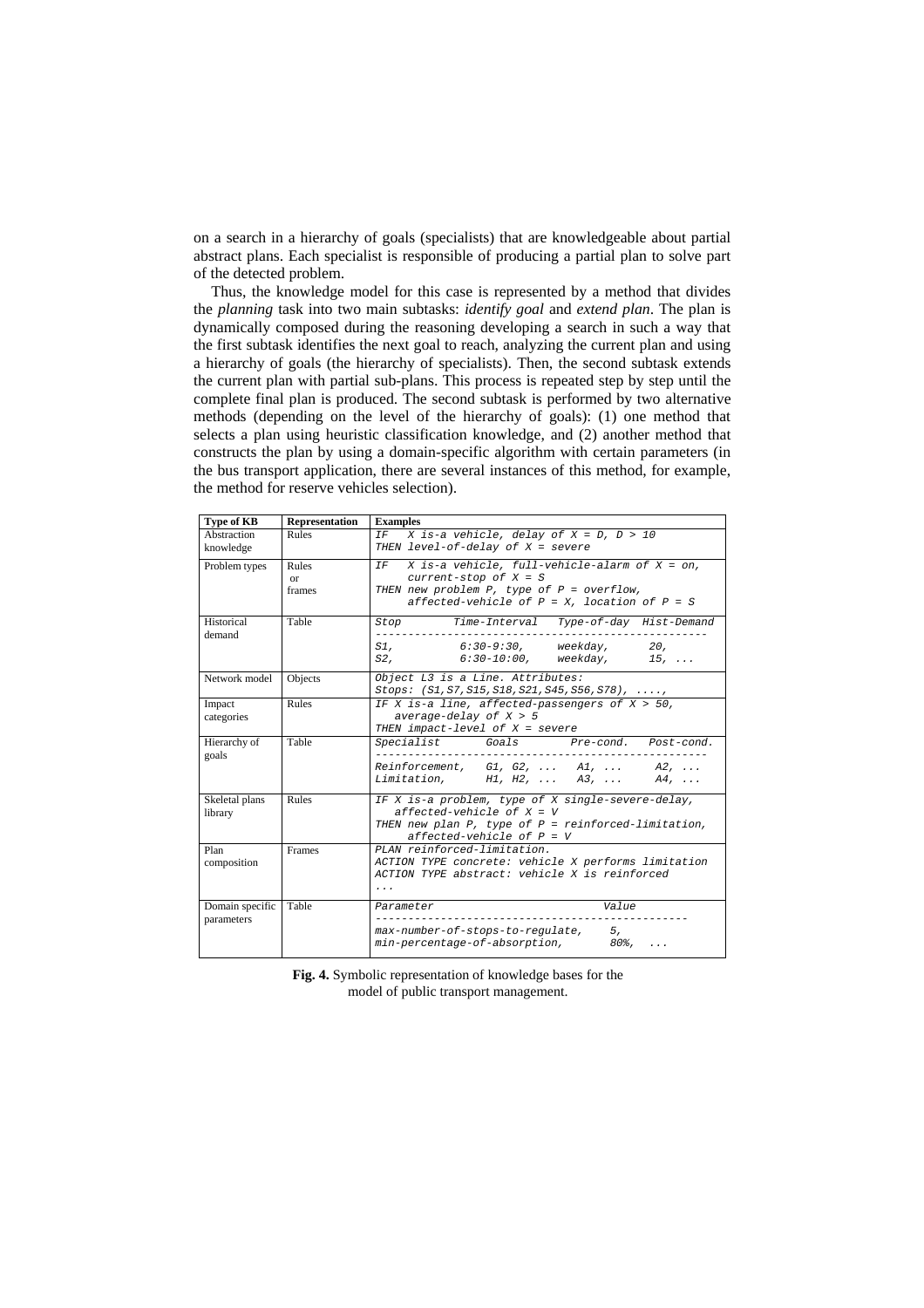Figure 3 shows an example about how a plan is developed by the intervention of several specialists. In the example, first, a global plan is produced with three abstract actions that respectively are associated to line-1, line-5 and line-10. The corresponding specialist refines each abstract action. For example, the second action is refined by the specialist of the line-5 and produces a sub-plan with two actions. In addition to that, the second action of this sub-plan needs to be refined by another specialist.

In summary, according to the previous description, the model includes a total of 9 types of knowledge bases. Figure 4 shows the symbolic representation followed by each type of knowledge base. Thus, for instance, the knowledge base that supports the *abstract* task can be represented with *if-then* rules with a forward-chaining inference method. This representation is very flexible and intuitive to formulate a wide range of expressions for qualitative interpretation. The knowledge base for problem types can be represented either with rules or frames. Here, the antecedent of a rule can express the set of conditions for a certain type of problem and the consequent determines the characteristics of the deduced problem. Frames can be also used here, where each frame represents a type of problem with a set of slots that expresses a set of single conditions.

The knowledge base for historical demand can be represented with a table that relates each stop of a line with its historical demand according to the type of day and the time interval. For the knowledge base of the network model, an object-oriented representation can be used with concepts such as stop, line, vehicle, etc. and attributes with values that characterize the concepts and establish relations between concepts. The knowledge base for impact categories can be also represented using *if-then* rules to interpret the quantitative values about the expected delays.

Concerning the knowledge related to the planning task, the knowledge base about the hierarchy of goals can be represented with a table that relates each type of goal with the corresponding specialist and the conditions to be considered. The knowledge base for skeletal plans library includes the existing types of plans. Here, rules can relate conditions of the problem with the corresponding type of plan. The knowledge base for plan composition expresses the set of actions in which a plan is decomposed. For this purpose, frames can be used in such a way that each frame identifies a plan and the set of slots identifies the structure of the plan with abstract or concrete actions. Finally, when a specialist is supported by a set of parameters, the knowledge base with domain specific parameters include the corresponding values.

It is important to note that these 9 types of bases can produce a higher number of specific knowledge bases in a particular model because some of the bases are specified with different contents for each bus line. Thus, in a concrete model for several bus lines, some knowledge bases can be shared for the management of all the lines but other knowledge bases need to be specified for each particular line. Thus, for instance, a particular model with *N* bus lines could include: 1 abstraction knowledge base, 1 knowledge base for problem types, *N* knowledge bases for historical demand, *N* knowledge bases for network model, 1 knowledge base for impact categories, 1 for hierarchy of goals, 1 for skeletal plan library, 1 for plan composition, *M* for domain specific parameters (where *M* is the number of specialists that use domain specific algorithms to dynamically construct a partial plan).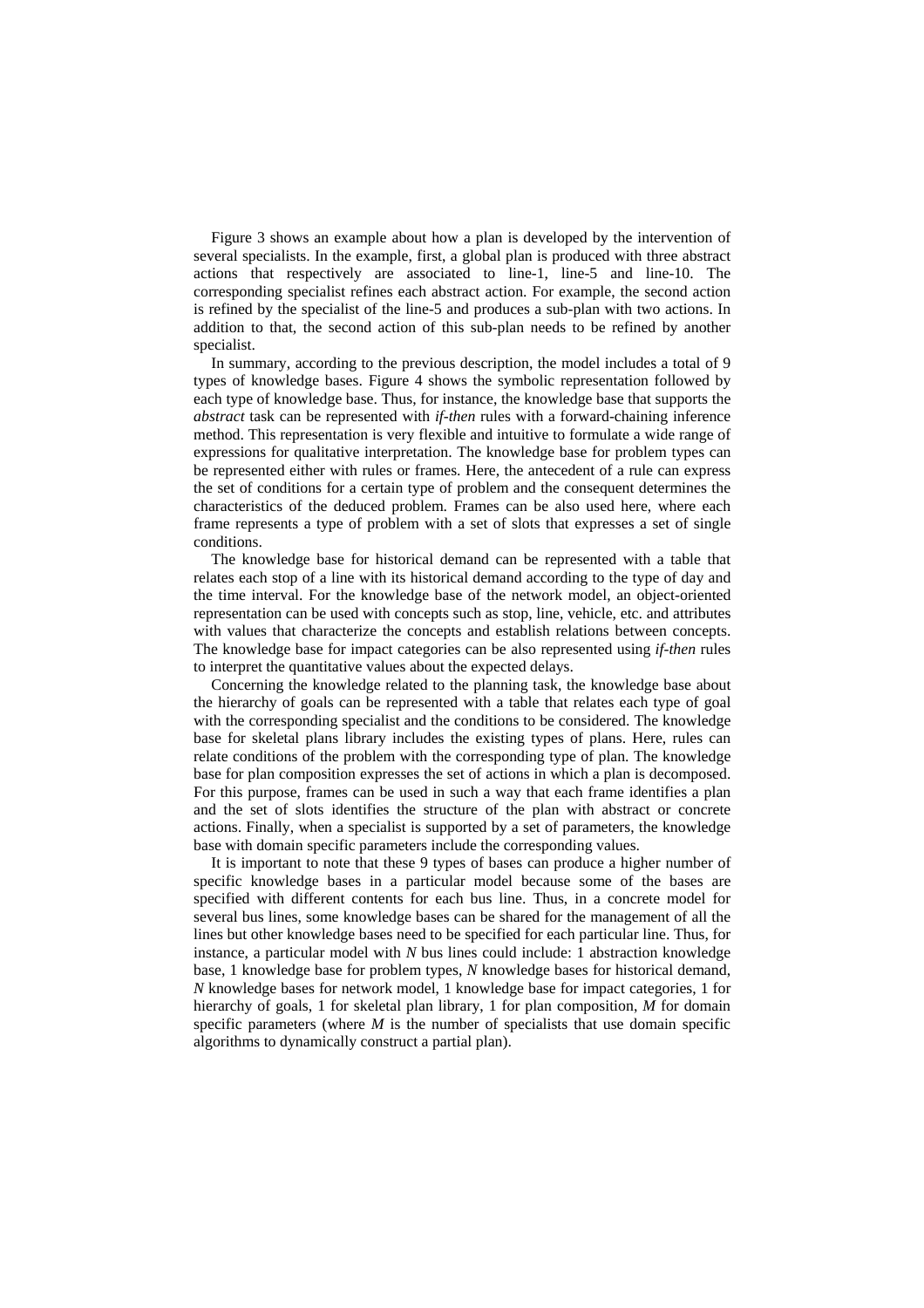### **4 Applications**

The model described in this paper was applied for the development of two different applications. The first application was developed within an international project in Europe, called Fluids [9], funded by the European Commission within the Telematics Application Programme. One of the main goals of this project was to provide advanced methods for user-system interaction in the context of real-time decision support. The design methods developed in the project were demonstrated in different applications for transport. In particular, a realization was developed for the case of public transport management for the city of Torino (Italy). The analysis of this problem produced a first version of the general approach presented in this paper.



**Fig. 5.** User interface of the Fluids application for public transport management.

Figure 5 shows an example of the user interface developed for the Fluids project (it was tested on-line in the control center in 1998). The user interface combines a dialogue based on a prefixed set of questions for decision support together with a presentation created dynamically that integrates text and an animation to clarify with illustrations how to carry out specific control actions for vehicle management.

From the point of view of implementation, the development of this type of systems is a complex task because it requires to integrate different types of problem solvers with different types of knowledge bases. The final architecture must be both efficient for real time operation and flexible to accept changes according to the identification of new strategic knowledge. Thus, in order to help in the final implementation of the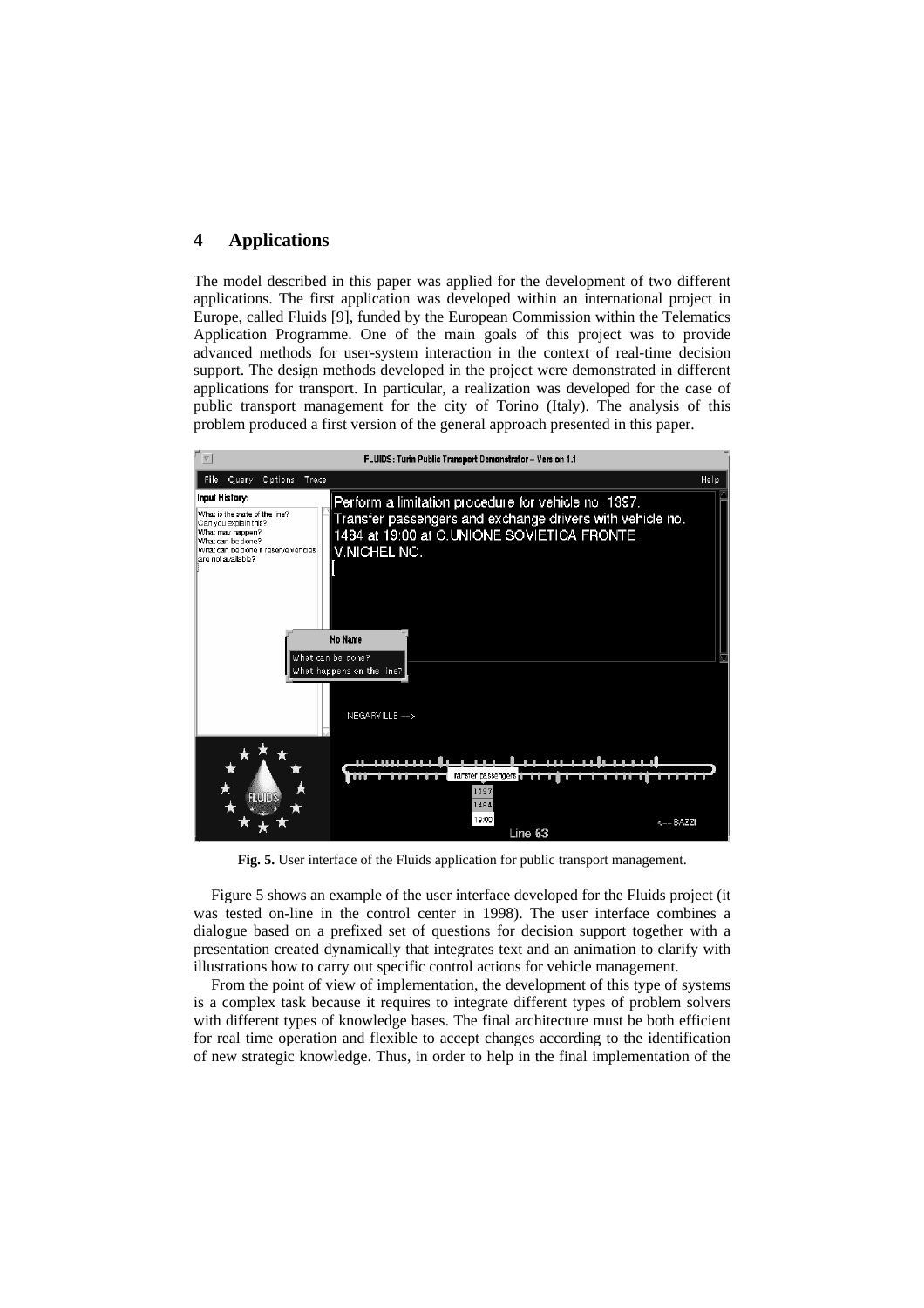system, for the case of the Fluids application, we used a software environment called KSM [11] that has been already used for the development of other applications in the field of transport [12]. This environment is an advanced knowledge engineering tool that provides a model-based approach and a set of software components to facilitate the development.

The Fluids application was followed by another application for the city of Vitoria (Spain) which included some improvements compared to the initial version. It was conceived in a general way, according to the model described in this paper, to be reused for different public transport networks. This realization was developed and integrated on real-time in 2001 with the rest of the information system for the management of the bus lines of the control center of the city of Vitoria (Spain). The model includes the management criteria for a total of 15 bus lines. Figure 6 shows the global user interface of this application.



**Fig. 6.** User interface of the application for public transport management for the city of Vitoria.

The implementation of this system was performed following a particular advanced software architecture that integrates the set of inference procedures and knowledge bases using a common working memory together with an explicit control mechanism. The user can access to the knowledge model using a particular user interface developed for this purpose in order to provide the required flexibility for knowledge model maintenance.